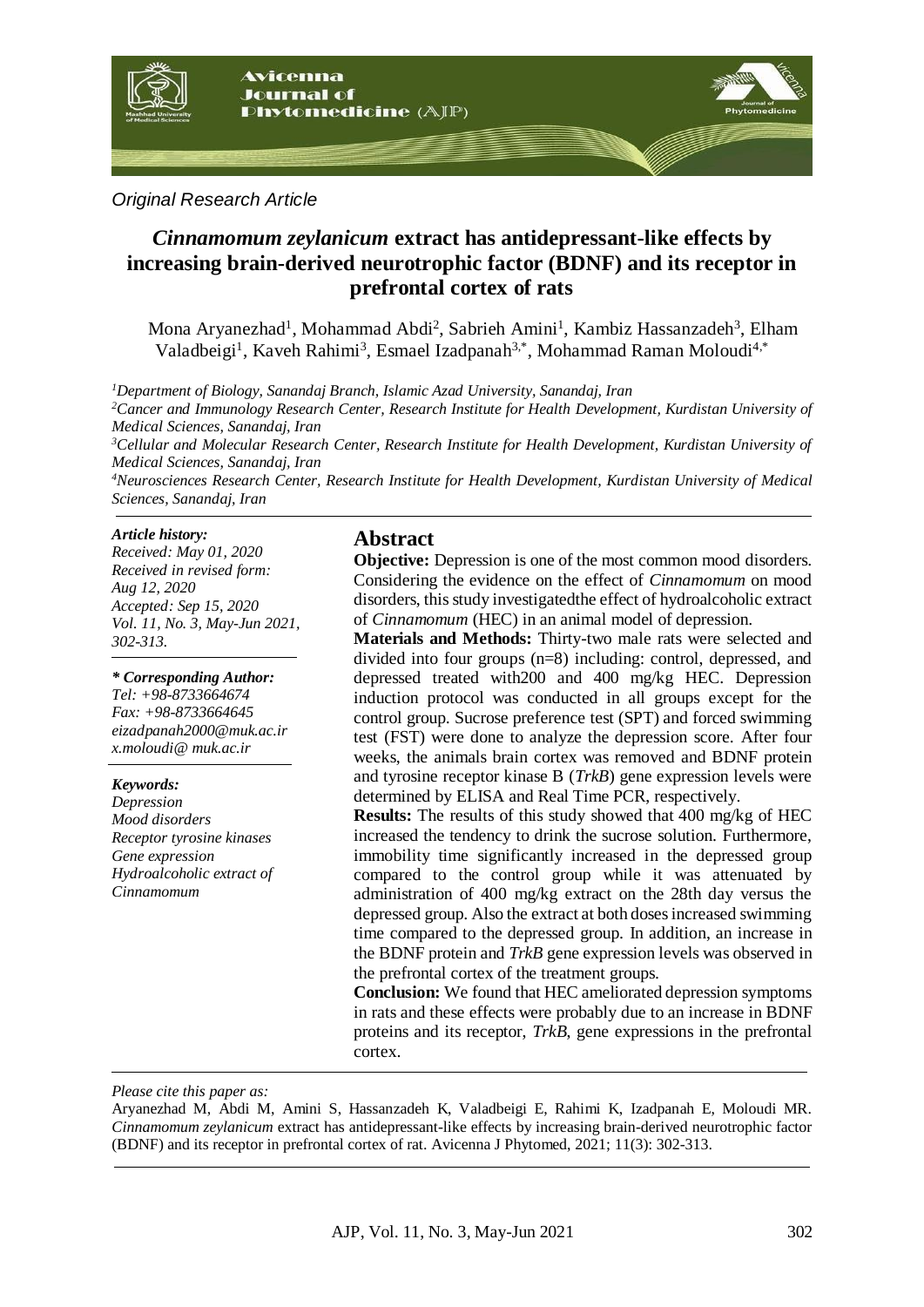# **Introduction**

Depression is one of the most common mood disorders which is characterized by a depressed mood or feelings of sadness, low self-confidence, and lack of interest in daily activities, and pleasure (Mansson, 2019). It has been predicted that depression may be the second leading cause of death after heart disease by 2020 (Carney and Freedland, 2017). The prevalence of this disease in America is 16.9%, 3%in Japan (Andrade et al., 2003), 1.1% in Taiwan, 15.4% in the Netherlands (Steptoe et al., 2007), and 5.69–13% in Iran (Montazeri et al., 2013). Many hypotheses about the pathophysiology of depression and mood disorders have been proposed (Moinuddin et al., 2012; Patro et al., 2016). In monoamine theory, depression is a monoamine dysfunction that causes mood disorders, which is also based on the neurotrophic hypothesis, i.e. depression and mood disorders is caused by changes in the brain's neurotrophic factors (Nestler et al., 2002).

Neurotrophins are the most important trophic factors in the nervous system that affect the proliferation, survival, and death of neural cells. The neurotrophin family includes nerve growth factor (NGF), brainderived neurotrophic (BDNF), and neurotrophin-3 and neurotrophin-4 (NT3/4), (Binder and Scharfman, 2004). BDNF plays a regulatory role in neural differentiation (Jiao et al., 2014), synaptic plasticity (McAllister et al., 1999) and cell death through two cell surface receptors, which are TrkB and low-affinity nerve growth factor receptor (LNGFR) or P75 neurotrophin receptor (p75NTR) (Bamji et al., 1998). Studies have shown that direct injection of BDNF into the hippocampus and lateral ventricle of rodents exerts antidepressant effects in animal models (Shirayama et al., 2002). In addition, lower mRNA expression of *BDNF* and *TrkB* has been shown in the hippocampus of individuals with depression (Thompson Ray et al., 2011).

Cinnamomum has two species including *Cinnamomum zeylanicum Blume* and *Cinnamomum aromaticum Ness*. In the traditional medicine of Iran, China, and India, it is used for its exciting properties in treatment of respiratory disorders, gastrointestinal pain, and menstrual pain (Khan et al., 2003; Ouattara et al., 1997; Shen et al., 2010). In addition, previous studies have shown that HEC has an analgesic (Izadpanah et al., 2016), morphine withdrawal symptoms reducing (Moloudi et al., 2018) and anti-seizure effects (Ghaderkhani et al., 2014). Furthermore, the useful effects of HEC on reserpine-induced depression symptoms in mice were reported (Ghaderi et al., 2018). In this regards, anti-Alzheimer's disease, anti-diabetic, skin-whitening, and antioxidant effects of the essential oil of *C. zeylanicum* were observed (Tepe and Ozaslan, 2020). Another study confirmed antioxidant activity of *C.zeylanicum*  extracts (Mancini-Filho et al., 1998).

According to the published articles, the right prefrontal cortex is involved in negative emotions and the left prefrontal cortex is involved in positive emotions (Grimm et al., 2008; Murphy et al., 2003). Also, Ivamoto et al. chosed the right prefrontal cortex to evaluate the molecular mechanism of depression (Iwamoto et al., 2005). The majority of functional imaging studies showed prefrontal lobe hypometabolism in primary and secondary depression, with the severity of depression being often associated with the degree of frontal inactivity (George et al., 1994).

It has also been shown that prefrontal dysfunction was associated with a poor antidepressant response in depressed elderly patients (Kalayam and Alexopoulos, 1999) and expression of depressive symptoms in patients with dementia of the Alzheimer's type (Akiyama et al., 2008).

Because of the above-mentioned effects of *Cinnamomum*, also due to the fact that cinnamon is widely used as an additive and since its underling mechanisms in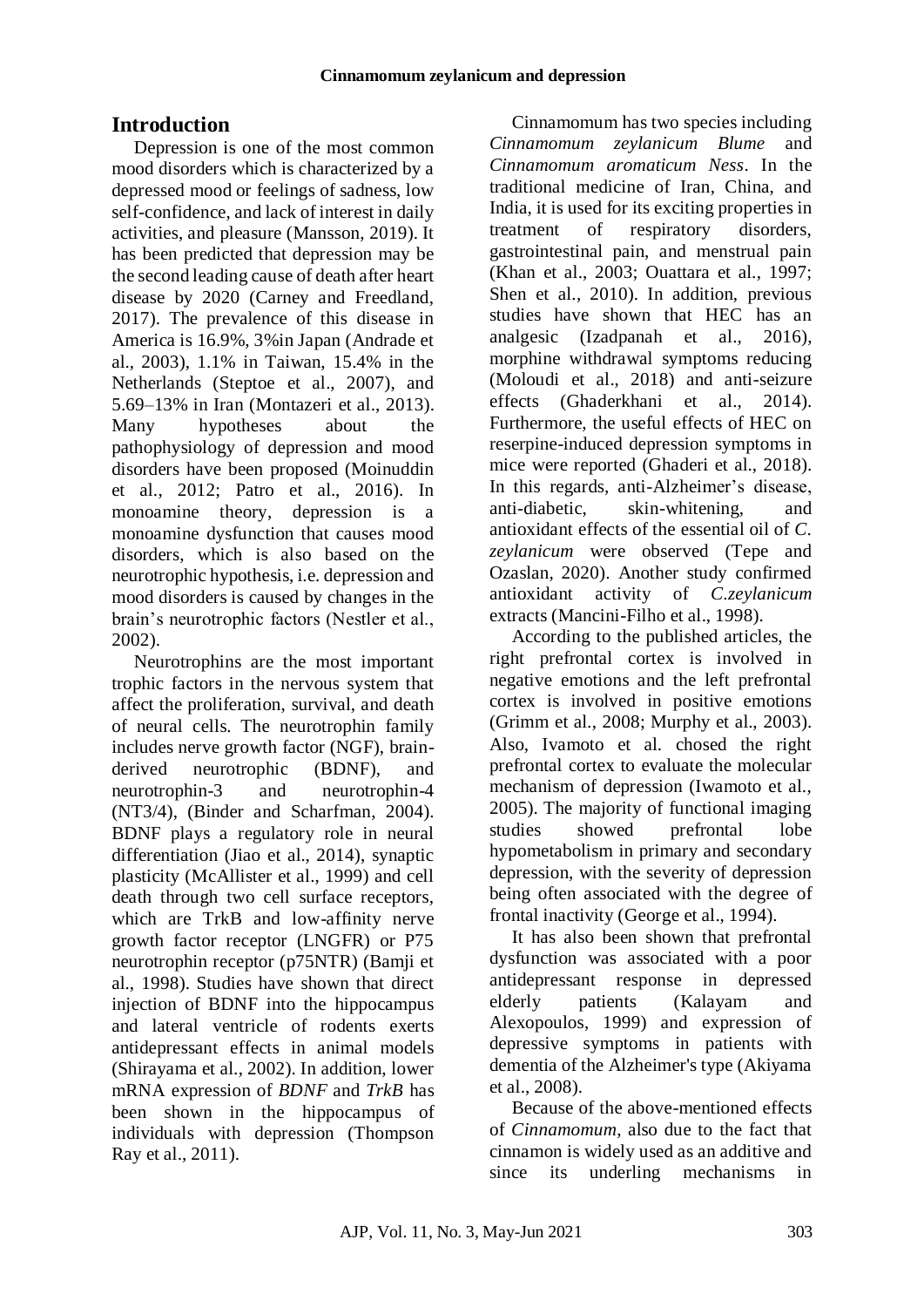depression have not been experimentally investigated, this study was designed to assess the effect of HEC on the BDNF protein and its receptor gene expression (*TrkB*) in prefrontal cortex of depressed rats.

## **Materials and Methods Preparation of plant extract**

Cinnamon extraction was prepared from the bark of *C.zeylanicum*. The identification of the plant was done by a pharmacognosist from the School of Pharmacy, Hamedan University of Medical Sciences. Here, 100 g of cinnamon bark was ground into a thick paper filter, which was then loaded into the main chamber of the Soxhlet extractor. The solvent (ethanol 70%) was heated at a temperature above 50°C for 24 hr. To separate the extract and ethanol, it was placed in the rotary evaporator at a fixed temperature 40°C with a round 20 rpm for 1 hr.

#### **Animals and treatments**

Thirty-two male Wistar rats weighing 225–275 g were randomly selected and divided into 4 groups (n=8 rats per group) including: control group (received daily extract vehicle for four weeks in the absence of depression protocol), the depressed group (received daily extract vehicle, for four weeks and underwent depression protocol), Dep +HEC 200 group (received daily 200 mg/kg HEC, for four weeks and underwent depression protocol) and Dep +HEC 400 group (received daily 400 mg/kg HEC, for four weeks and underwent depression protocol). All injections were given intraperitoneally (ip). The vehicle was dimethyl sulfoxide (DMSO) 25% in normal saline.

#### **Depression protocol**

Animals in the control group did not receive any stimulation. The other three groups randomly received one of the following stimulations daily for 28 days: wet cage-floor for 24 hr, swimming in ice

cold water  $(4^{\circ}C)$  for 5 min, swimming in hot water (45 $^{\circ}$ C) for 5 min, 45 $^{\circ}$ cage tilting for 24 hr, day-night reversal for 24 hr, clamping the tail and shaking for 2 min, 30 times of electric shock at 1 mA for 10 sec, starvation for 48 hr, and deprivation from food and water for 24 hr. At the end of each week, behaviors of the animals were evaluated. The same stimulation was not be used consecutively (Huang et al. 2014).

### **Sucrose preference test (SPT)**

After food and water deprivation for 24 hr, 1% sucrose solution was provided for rats before running the depression protocol as a base line. After starting the depression protocol, this test was repeated on days 7, 14, 21 and 28 to observe the amount of 1hr water or sucrose intake per 100 g body weight. SPT score was measured using the following equation, which evaluates the ratio of 1% sucrose solution consumed to the total liquid consumed: sucrose preference = sucrose consumed/ (sucrose consumed + tap water consumed) (Amiri et al., 2016).

## **Forced swimming test (FST)**

Animals were placed in an open cylinder-shaped flask (diameter 40 cm, height 60 cm) filled with water (45 cm,  $24\pm1$ °C). The behaviors of animals were recorded for 5 min. Swimming and immobility time were considered within the last 3 min. When animals stopped struggling and floated motionless on the water, it was regarded as "immobility" (Haj-Mirzaian et al., 2015).

## **Tissue collection**

On the 29th day, animals were deeply anesthetized using a cocktail of 50 mg/kg ketamine and 4 mg/kg xylazine (ip), then they were sacrificed and the right prefrontal cortices were isolated on ice cold plates. Samples were immediately placed in liquid nitrogen and then frozen at -70°C.

### **Extraction of total RNA, cDNA synthesis and real time PCR**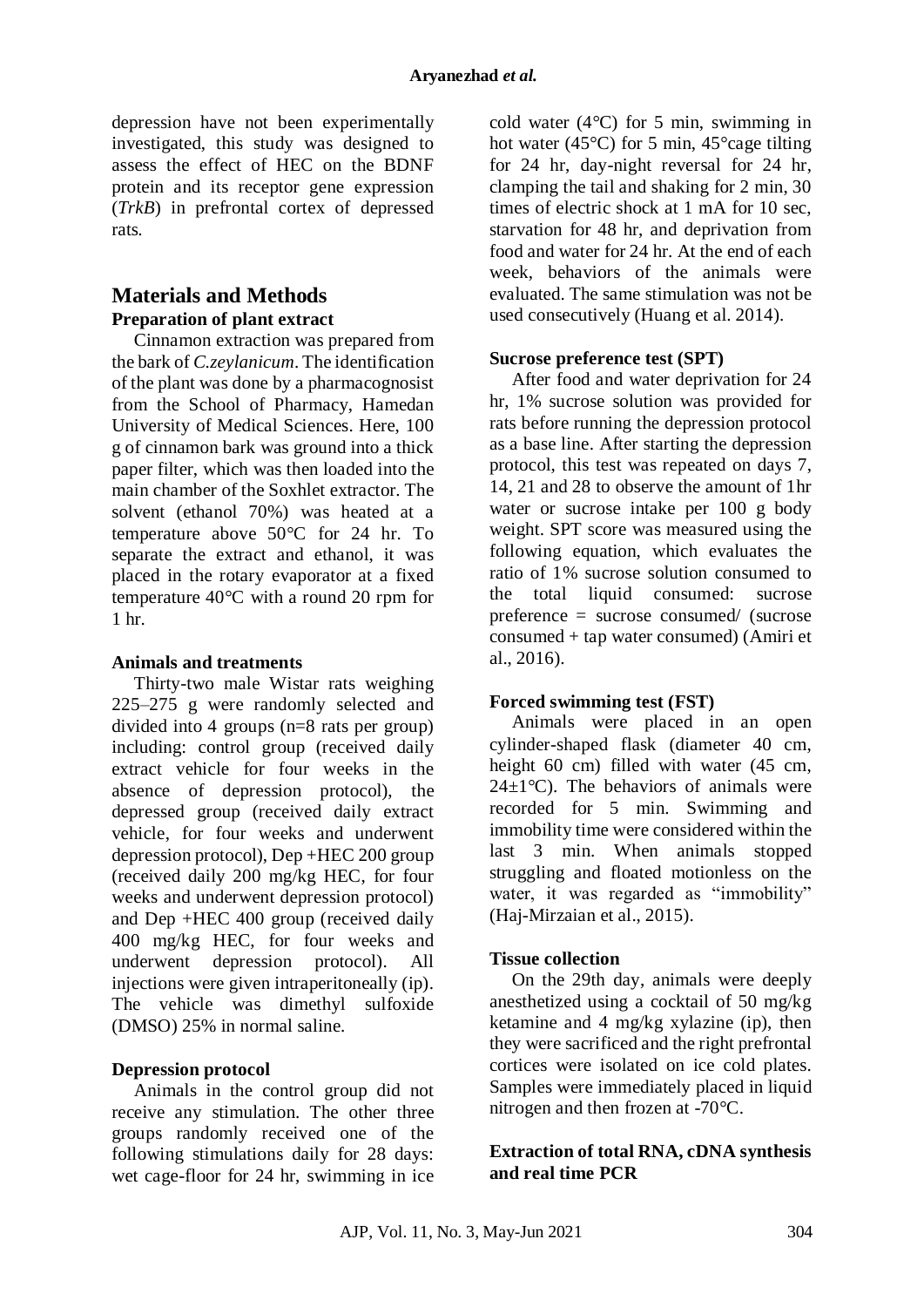RNA isolation was performed using the RNXTM-Plus reagent (Cinna Gen, Tehran) in accordance with the manufacturer's instructions. RNA concentrations and quality were determined by absorbance readings at 260 nm using the photometric method. A reverse transcription was conducted by an easy cDNA synthesis kit (Cinna Gen, Tehran) using1 mM dNTPs mix, 3μg RNA adding 0.2μg random hexamer and appropriate amount of diethyl pyrocarbonate (DEPC)-treated water up to 10 μl. Afterwards, the mixture was incubated at 65ºC for 5 min and chilled on ice for 2 min. Finally, 10μl RT premix was added and reverse transcription was performed by incubation for 10 min at 25ºC followed by 60 min at 50ºC and the reaction was terminated by heating for 10 min at 70ºC. Real-Time PCR was done using the Corbett Rotor Gene 6000 Real Time PCR system (Corbett Research, Australia) and Syber Green Real Time PCR Master Mix (Pars Tous, Iran). The total volume was 20 μl, which contained 1μg cDNA, 1 pmol forward primer, 1 pmol reverse primer, 2X Syber Green PCR master mix (10μl), and  $dH<sub>2</sub>O$  (5µl).

Real-time PCR was performed under following conditions: denaturation at 95°C for 15 min, 40 cycles of 15sec at 95°C, 57°C for 30sec, 72°C for 30 sec, and final extension at 72°C for10 min. The housekeeping gene beta-actin was used as an internal control. The gene expression ratio was obtained by P faffle method using PCR efficiency for each gene and ΔCT values. All PCR products were analyzed by a melting curve of the rotor-gene and on a 2% agarose gel. The primer sequences used were:

Rat-*TrkB* Forward Primer: 5'- ATTTTGCACCAACCATCACAT-3 '(21bp)

Rat-*TrkB* Reverse Primer: 5'- AGCATCACCAGCAGGCAGA-3' (19bp) β actin Forward (ACTBF)Primer: 5'-

CACCCGCGAGTACAACCTTC-3'(20bp)

β actin Reverse (ACTBR)Primer: 5'- CCCATACCCACCATCACACC-3'(20bp)

## **BDNF protein levels measured by enzyme-linked immunosorbent assay (ELISA)**

The tissue BDNF concentrations were assessed by the ELISA method using Millipore ELISA kit (Milipore, USA). Briefly, mouse BDNF-specific monoclonal antibodies were precoated onto the plates. BDNF and biotinylated mouse specific detection polyclonal antibodies were then added to the wells followed by the addition of Avidin-Biotin-Peroxidase Complex. Finally, horseradish peroxidase (HRP) substrate was used to visualize HRP enzymatic reaction and the concentration of BDNF was expressed as pg/ml. Based on the manufacturer's instructions; the limit of detection for this method was 15pg/ml.

## **Statistical analysis**

The obtained data from the behavioral tests and gene expression ratios are given as the mean±SEM for 8 rats per group. The difference between the groups was determined by a one-way ANOVA followed by the Tukey's *post hoc* test. The trends of changes overtime were analyzed using Repeated measures ANOVA. The level of significance was set at  $p<0.05$ .

# **Results**

## **The effect of HEC on SPT**

The results shown in Figure 1 indicate a dramatic decrease in sucrose-water consumption in the depressed animals when compared to the control animals (P<0.05at  $7<sup>th</sup>$  day, p<0.01at 14<sup>th</sup> day, p<0.001at  $21<sup>st</sup>$  and  $28<sup>th</sup>$ ). In addition, the percentage of sucrose-water consumption on days 21 and 28 in the HEC 400 mg/kg group was significantly more than that of the depressed group  $(p<0.05)$ . Also, in withingroup comparison, the sucrose-water consumption trend was significantly decreased in depressed ( $p<0.05$ , at  $7<sup>th</sup>$  day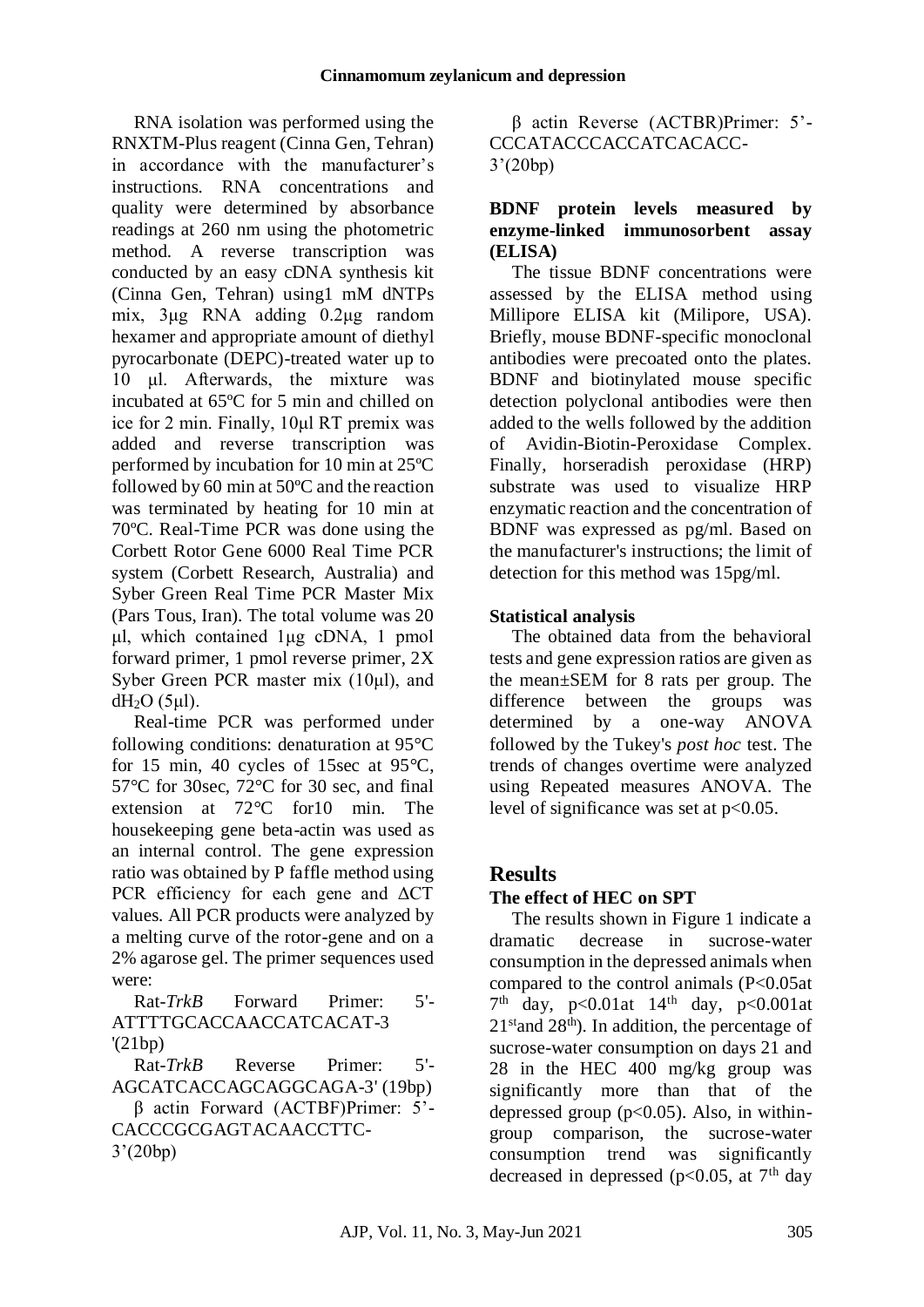and p<0.001, at  $14<sup>th</sup>$ ,  $21<sup>st</sup>$  and  $28<sup>th</sup>$  days), Dep + HEC 200 ( $p<0.01$  and  $p<0.001$ ) and Dep  $+$  HEC 400 (p<0.05 and p<0.01) groups compared to their bases. But on days 21 and 28, in the Dep  $+$  HEC400 group, the downward trend decreased compared to the depressed group.

#### **The effect of HEC on the swimming time index in the FST**

Figure 2 shows that the swimming time in the depressed group was significantly decreased on days 14, 21 and 28 compared to control group  $(p<0.01)$ . On the other hand, HEC at the doses of 200 and 400 mg/kg prevented decreases in swimming time on days 14, 21 and 28compared to the depressed group  $(p<0.05)$ . In addition, in within-group comparison, the swimming time trend was significantly decreased on days 14 ( $p < 0.05$ ), 21 and 28 ( $p < 0.01$ ) in depressed group compared to its base. While in the  $Dep + HEC 200$  group, on days 7 and 21, there was a significant decrease compared to its base ( $p<0.05$ ).

#### **The effect of HEC on the immobility time in the FST**

The immobility time index in the depressed group on days 7,  $14(p<0.01)$ , 21 and  $28 \text{ (p<0.001)}, \text{was significantly}$ increased compared to the control group. Furthermore, on the 28th day, this index was significantly reduced in the group treated with 400mg/kg HEC compared to the depressed group ( $p<0.05$ ). In addition, in within-group comparison, the immobility time trend was significantly increased in the depressed ( $p<0.01$  at  $14<sup>th</sup>$  day and at  $21<sup>st</sup>$  and  $28<sup>th</sup>$  days, p<0.001), Dep + HEC 200  $(p<0.05$  and  $p<0.01$  and Dep + HEC 400  $(p<0.05$  and  $p<0.01$ ) groups compared to their base. But on days 7 and 14, in the Dep +HEC 400 group, there was not a significant increase compared to the base (Figure 3).



Figure 1. The SPT in control, depressed and Dep +HEC 200 and Dep +HEC 400 groups. Each marker is representing the mean±SEM for 8 rats. \*p<0.05, \*\*p<0.01 and \*\*\*p<0.001 show significant differences compared to the control group.  $+p<0.05$ ,  $++p<0.01$  and  $^{++}p<0.001$  show significant differences within groups compared to the base. ^p<0.05 shows significant differences compared to the depressed group. Dep=depressed, HEC=hydroalcoholic extract of *Cinnamomum*, SPT=Sucrose preference test.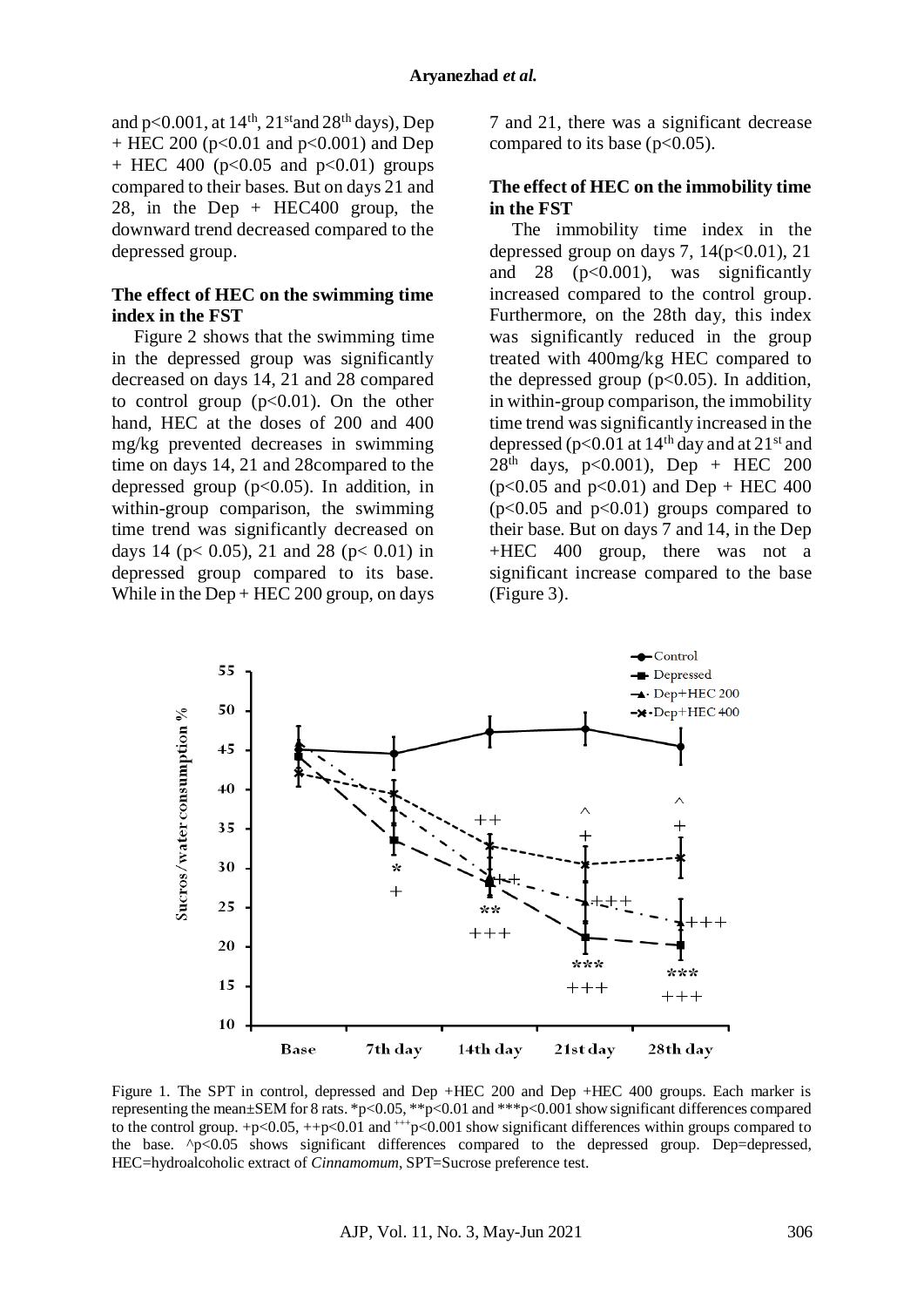#### **Cinnamomum zeylanicum and depression**



Figure 2. The swimming time index in the FST in the control, depressed and Dep +HEC 200 and Dep +HEC 400 groups. Each column is representing the mean±SEM for 8 rats. \*\*p<0.01 shows significant differences compared to the control group.  $+p<0.05$  and  $+p<0.01$  show significant differences within groups compared to the base. ^p<0.05 shows significant differences compared to the depressed group. Dep=depressed, HEC=hydroalcoholic extract of *Cinnamomum*.



Figure 3. The immobility time index in the FST in the control, depressed and Dep +HEC 200 and Dep +HEC 400 groups. Each column is representing the mean±SEM for 8 rats. \*\*p<0.01 and \*\*\*p<0.001 show significant differences compared to the control group. +p<0.05, ++p<0.01 and +++p<0.001 show significant differences within groups compared to the base.  $\gamma$   $\sim$  0.05 shows significant differences compared with the depressed group. Dep=depressed, HEC=hydroalcoholic extract of *Cinnamomum*.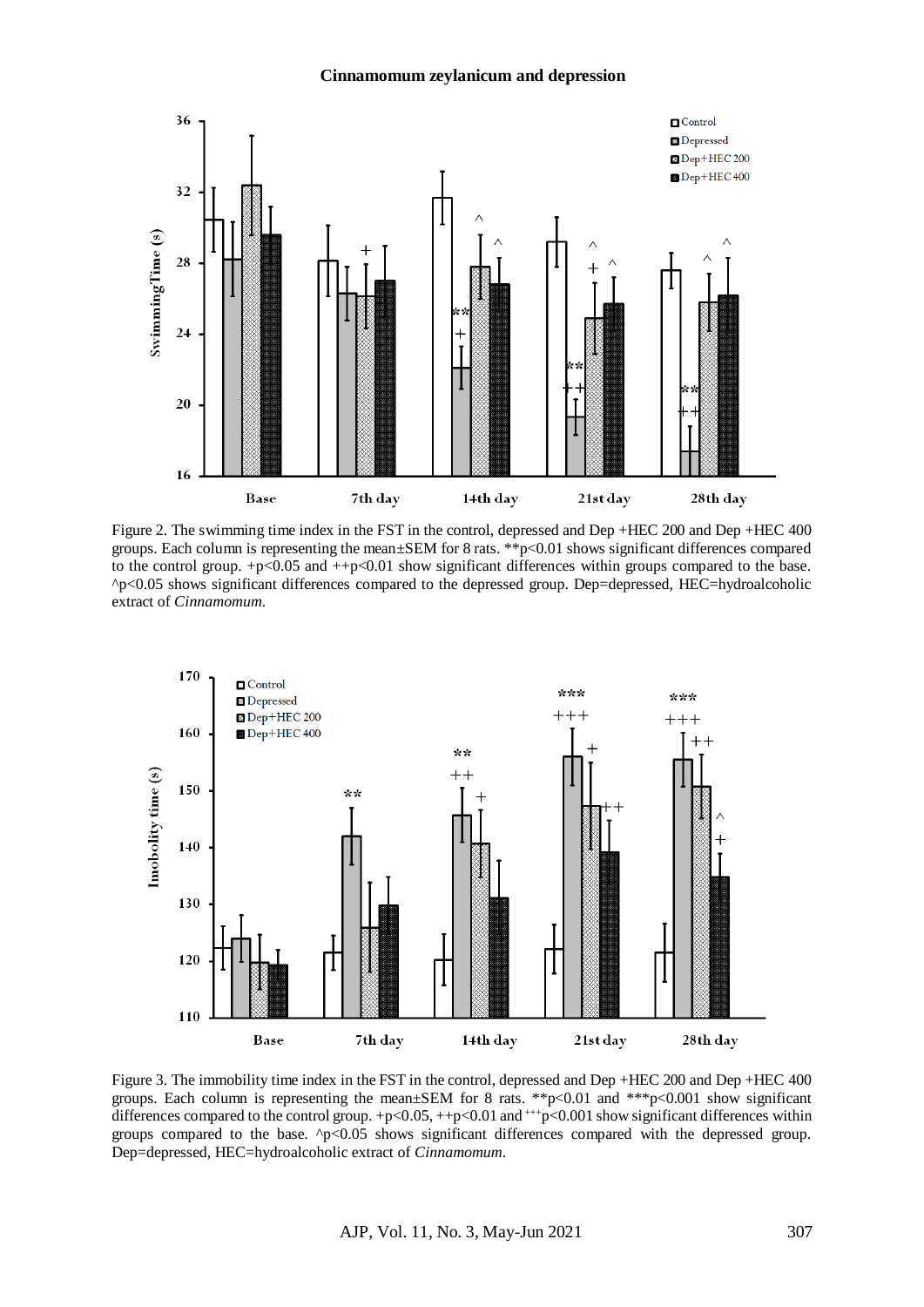#### **Effect of HEC on the BDNF protein level in the prefrontal cortex**

Figure 4 shows the results of the ELISA test indicating a significant decrease on BDNF protein levels in the depressed group when compared to the control group (p<0.001). But, treatment with HEC 200 and 400mg/kg significantly increased BDNF levels in comparison to the depressed group  $(p<0.001)$ .

#### **Effect of HEC on** *TrkB* **gene expression in the prefrontal cortex**

The findings of real-time PCR showed that *TrkB* gene expression diminished significantly in the depressed group when compared to the control group ( $p<0.001$ ). In addition, *TrkB* gene expression in the HECtreated groups (200 and 400 mg/kg) was significantly higher than the depressed group  $(p<0.05, p<0.001$ ; respectively) (Figure 5).



Figure 4. The BDNF protein level in the prefrontal cortex of the control, depressed and Dep +HEC 200 and Dep +HEC 400 groups. Each column represents the mean±SEM for 8 rats. \*\*\*p<0.001showsdifferences compared to the control group.  $^{++}$ p<0.001 shows significant differences compared to the depressed group. Dep=depressed, HEC=hydroalcoholic extract of *Cinnamomum*.



Figure 5. The *TrkB* gene expression ratio in the prefrontal cortex of the control, depressed and Dep +HEC 200 and Dep +HEC 400 groups. Each column represents the mean $\pm$ SEM for 8 rats. \*\*\*p<0.001 shows significant differences compared to the control group.  $+p<0.05$  and  $++p<0.001$  show significant differences compared to the depressed group. Dep=depressed, HEC=hydroalcoholic extract of *Cinnamomum*.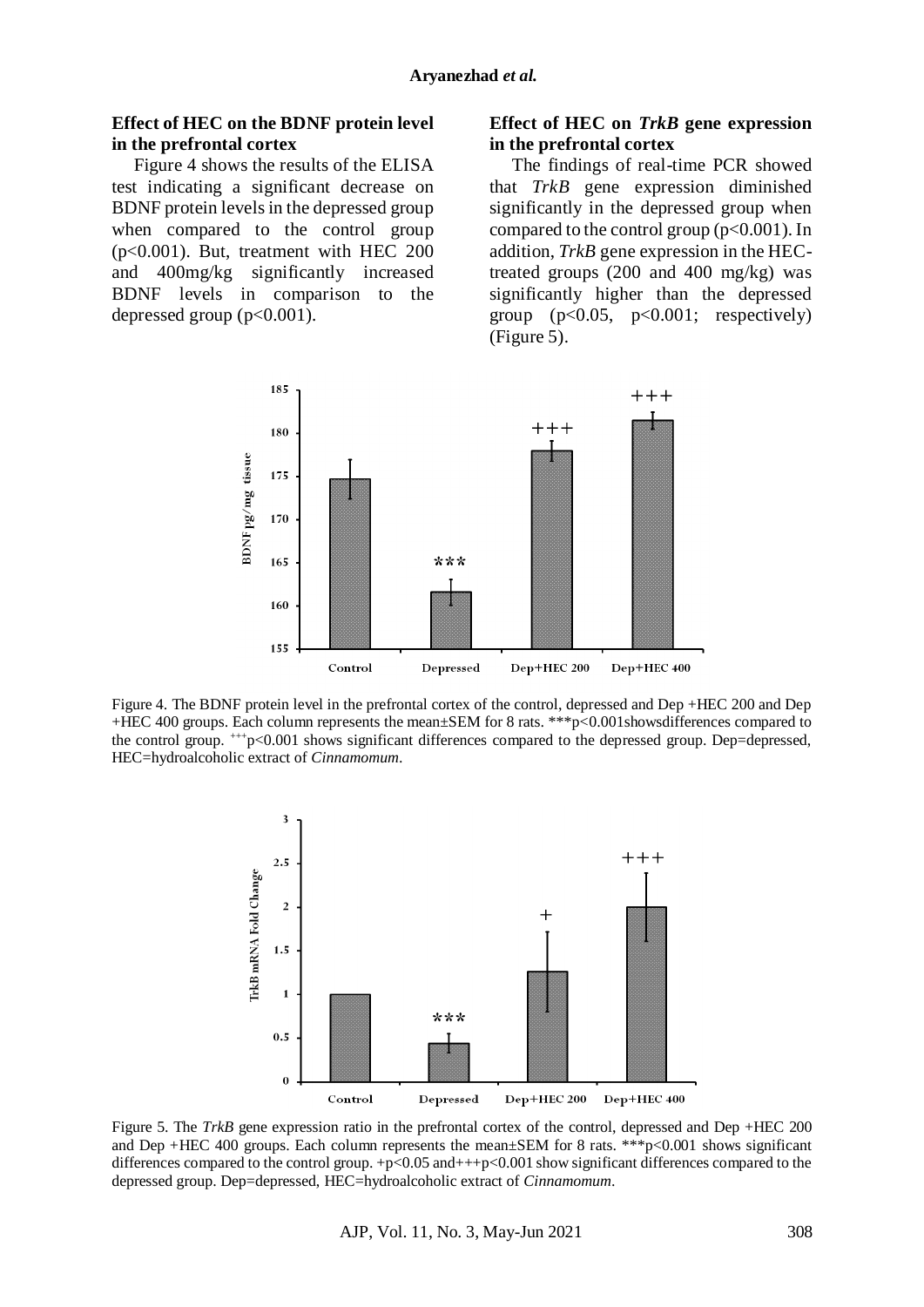# **Discussion**

The results of the current study showed that induction of depression reduced swimming time, SPT, BDNF levels and *TrkB* gene expression, but increased immobility time compared to the control group. At the same time, administration of HEC significantly reversed these indices and trends. Trend analysis in Figures 1, 2 and 3 showed that long-term administration of the HEC has a greater antidepressant effect, which is probably due to the mechanism of action of the extract through modulation of *TrkB* gene or BDNF expression.

In support, Rabadia et al. assessed the antidepressant effect of *Cinnamomum camphora* oil in mice by using forced swimming and tail suspension tests. Their results showed that camphor oil significantly decreased immobility time. They attributed this antidepressant effect to terpene and monoterpenoid compounds such as beta-pinene, beta-thujone, limonene, and linalool (Rabadia et al., 2013). These compounds are the main ingredients of *C. zeylanicum* (Ranasinghe et al., 2013; Rao and Gan, 2014) which have anti-depressant properties mediated by inhibiting monoamine oxidase A and B (Van Diermen et al., 2009). Also, *C. zeylanicum*, with its beta-pinene, can increase the activity of the animal by increasing the level of dopamine and reducing the activity of monoamine oxidase (Li et al., 2018).

One of the most obvious neuroanatomical changes in depression is a decrease in the size of the hippocampus in depressed individuals, and it has been shown that some antidepressants play an important role in cell regeneration by stimulating neurotrophic factors expression. The most important growth factor that affects the growth of brain cells is BDNF which is increased by antidepressants in the hippocampus (Ashwani and Preeti, 2012; Hackley, 2010). Cinnamon contains compounds such as cinnamaldehyde and eugenol. Eugenol has

a special effect on improving symptoms of the central nervous system diseases such as Alzheimer's, Parkinson's, and depression. Previous studies have shown that eugenol increased the expression of neurotrophic factors in the hippocampus that led to brain cell regeneration. In addition, eugenol can increase metallothionein-3, a neuroprotective protein, gene expression in the hippocampus. Therefore, the antidepressant effects of cinnamon may be related to eugenol. Furthermore, cinnamaldehyde plays an important role in pain relief and stimulation of the central nervous system (Alqasoumi, 2012).

Studies suggest that natural commands can be useful for treatment of Parkinson's, Alzheimer's, and depression. Therefore, this study has confirmed the antidepressant effects of cinnamon (Null et al., 2017). Masi and Brovedani demonstrated that neurotrophic factors such as BDNF play a major role in the development of depression. Neurotrophic factor levels in depressed patients reduced and decreased neurogenesis in the hippocampus exacerbated the symptoms of depression. Additionally, anti-depressant agents can increase serum BDNF levels via CREB protein phosphorylation (Masi and Brovedani, 2011). The results of Rabie et al. study showed that patients with bipolar disorders had low levels of BDNF in their brain; however, after treatment, BDNF levels gradually increased and decreased disease symptoms. The results of this study showed that BDNF can be used as a marker of disease progression in patients with mood disorders (Rabie et al., 2014). In support of neurotrophic factor theory, our results showed a significant decrease of BDNF levels in the depressed group when compared to the control group. In addition, BDNF levels in depressed HEC–treated groups were significantly increased compared to the depressed group. These results confirmed mood improvement by increased BDNF level. In line with our study, Jana et al reported that two species of cinnamon (*C.cassia* and *C.verum*) can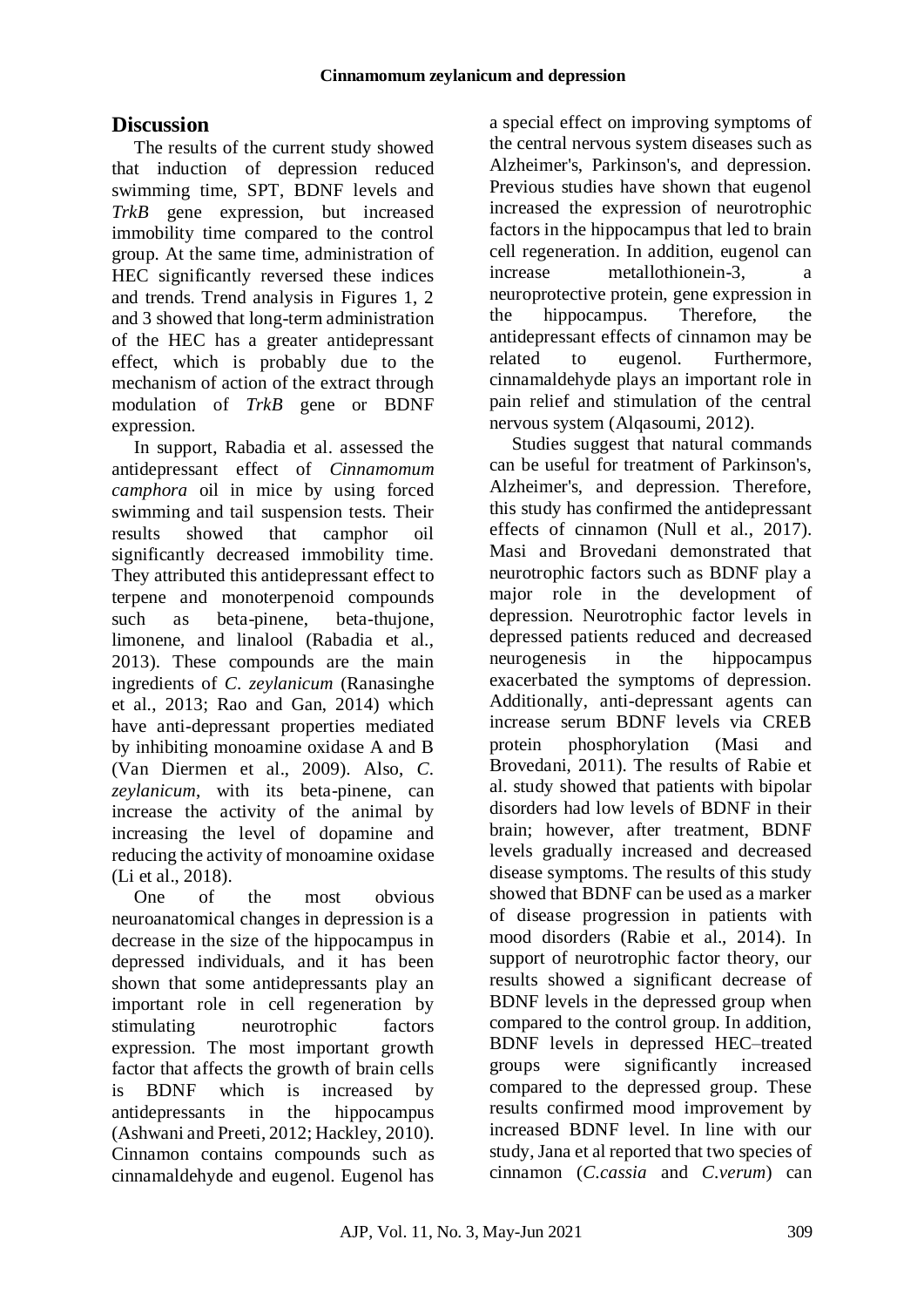increase the levels of BDNF in the cerebral cortex (Jana et al., 2013). Also, sodium benzoate (NaB) the metabolite of cinnamon, could increase the levels of BDNF in human astrocytic cell cultures. It has been proven that the glutamate release in the CNS improves mood and activates receptors that can increase BDNF and NGF levels in the hippocampus (Govitrapong et al., 1998). Also, treatment of chronic depression can increase the BDNF mRNA expression in the hippocampus. Also, injecting BDNF into the hippocampus and midbrain has effects similar to antidepressant agents (Saarelainen et al., 2003). Taken together, these studies confirm the possible effect of cinnamon on mood elevation through increases in BDNF and its receptor gene expressions. On the other hand, our results showed a significant increase in *TrkB* receptor gene expression in the depressed groups receiving HEC when compared to the depressed group. McAllister et al showed that BDNF receptors via a variety of signaling cascades, can lead to neurogenesis, synaptic plasticity, and suppression of apoptosis. BDNF increases neuronal proliferation, axonal conductance, dendrites growth, and release of neurotransmitters. In addition, they showed that in severe depression, the size of hippocampus and the prefrontal cortex is significantly reduced which can be the cause of depressive illnesses (McAllister et al., 1996). In line with our results Zhou et al. showed that, antidepressant-like effects of biperiden were antagonized by pretreatment with the *TrkB* antagonist K252a (Zhou et al., 2017). Furthermore, Ma et al showed that *TrkB* antagonist ANA-12 significantly blocked beneficial combination effects of brexpiprazole and fluoxetine on rapid antidepressant action via BDNF-TrkB signaling pathway (Ma et al., 2016).

The results of the present study showed that HEC reduced the symptoms of depression in rats. These effectswere probably exerted through induction of the BDNF protein and its receptor, *TrkB* gene expression.

### **Acknowledgment**

The authors thank the Cellular & Molecular and Neurosciences Research Center of Kurdistan University of Medical Sciences for a grant supporting thepresent study.

## **Conflicts of interest**

The authors have declared that there is no conflict of interest.

## **References**

- Akiyama H, Hashimoto H, Kawabe J, Higashiyama S, Kai T, Kataoka K, Shimada A, Inoue K, Shiomi S, Kiriike N. 2008. The relationship between depressive symptoms and prefrontal hypoperfusion demonstrated by eZIS in patients with DAT. Neurosci lett, 441: 328-331.
- Alqasoumi S. 2012. Anti-secretagogue and antiulcer effects of Cinnamon Cinnamomum zeylanicum in rats. J. Pharmacogn Phytother, 4: 53-61.
- Amiri S, Amini-Khoei H, Mohammadi-Asl A, Alijanpour S, Haj-Mirzaian A, Rahimi-Balaei M, Razmi A, Olson, CO, Rastegar M, Mehdizadeh, M, Zarrindast MR. 2016. Involvement of D1 and D2 dopamine receptors in the antidepressant-like effects of selegiline in maternal separation model of mouse. Physiol Behav, 163: 107-14.
- Andrade L, Caraveo-Anduaga JJ, Berglund P, Bijl RV, De Graaf R, Vollebergh W, Dragomirecka E, Kohn R, Keller M, Kessler RC, Kawakami N, Kilic C, Offord D, Ustun TB, Wittchen HU. 2003. The epidemiology of major depressive episodes: results from the International Consortium of Psychiatric Epidemiology (ICPE) Surveys. Int J Methods Psychiatr Res, 12: 3-21.
- Ashwani A, Preeti V. 2012. A review of pathophysiology, classification and long term course of depression. IRJP, 3: 90-96.
- Bamji SX, Majdan M, Pozniak CD, Belliveau DJ, Aloyz R, Kohn J, Causing CG, Miller FD. 1998. The p75 neurotrophin receptor mediates neuronal apoptosis and is essential for naturally occurring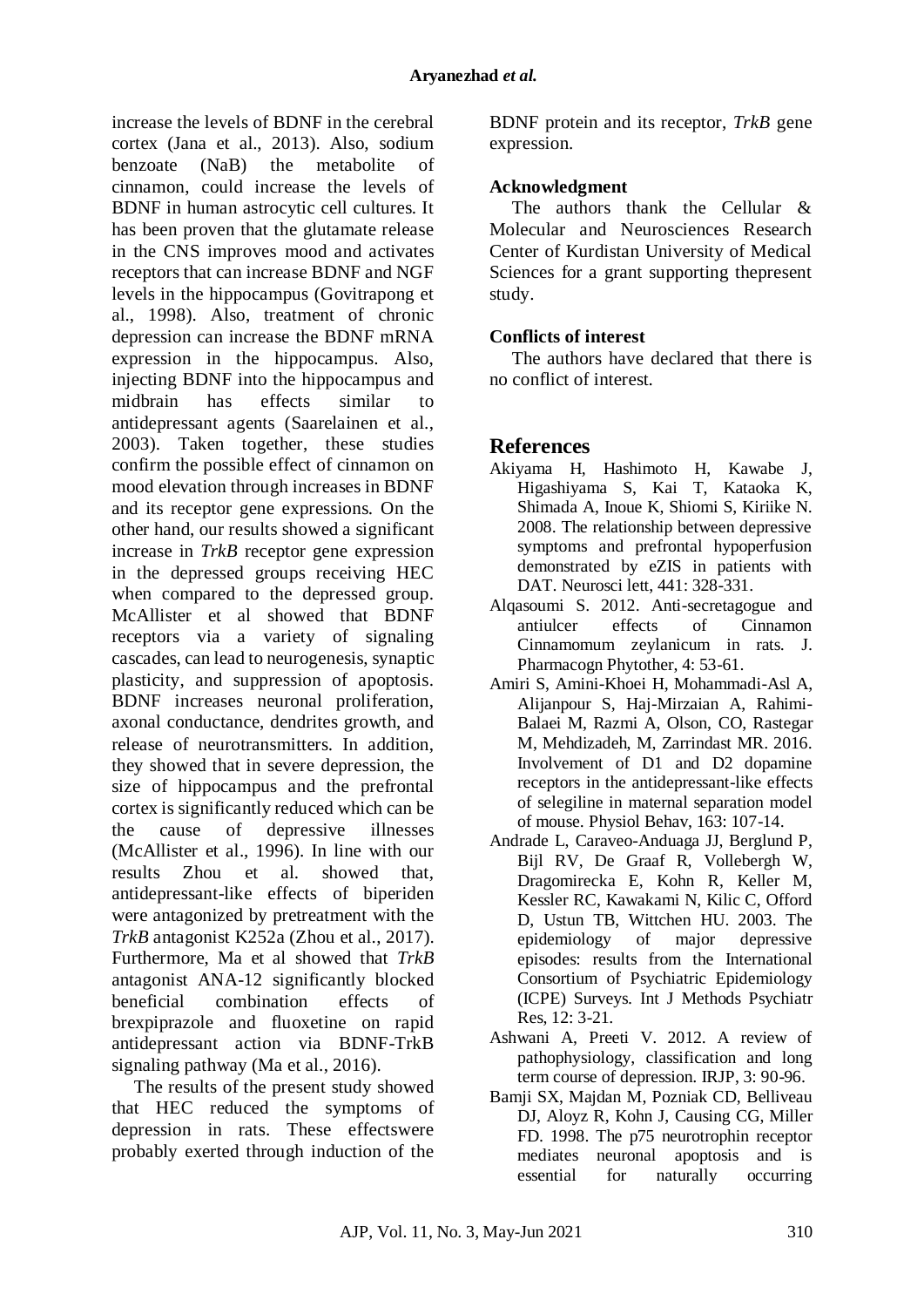sympathetic neuron death. J Cell Biol, 140: 911-923.

- Binder DK, Scharfman HE. 2004. Brainderived neurotrophic factor. Growth Factors, 22: 123-31.
- Carney RM, Freedland KE. 2017. Depression and coronary heart disease. Nat Rev Cardiol, 14: 145-155.
- George MS, Ketter TA, Post RM. 1994. Prefrontal cortex dysfunction in clinical depression. Depression, 2: 59-72.
- Ghaderi H, Rafieian M, Nezhad H. 2018. Effect of hydroalcoholic Cinnamomum zeylanicum extract on reserpine-induced depression symptoms in mice. Pharmacophore, 9: 35-44.
- Ghaderkhani S, Moloudi MR, Izadpanah E, Mohammadi R, Rostami A, Khomand P, Hassanzadeh K. 2014. Effect of hydroalcoholic extract of cinnamomum on strychnine-induced seizure in mice. J Isfahan Med Sch, 32: 1388-1395.
- Govitrapong P, Suttitum T, Kotchabhakdi N, Uneklabh T. 1998. Alterations of immune functions in heroin addicts and heroin withdrawal subjects. J Pharmacol Exp Ther, 286: 883-889.
- Grimm S, Beck J, Schuepbach D, Hell D, Boesiger P, Bermpohl F, Niehaus L, Boeker H, Northoff G. 2008. Imbalance between left and right dorsolateral prefrontal cortex in major depression is linked to negative emotional judgment: an fMRI study in severe major depressive disorder. Biol Psychiatry, 63: 369-376.
- Hackley B. 2010. Antidepressant medication use in pregnancy. J Midwifery Womens Health, 55: 90-100.
- Haj-Mirzaian A, Amiri S, Kordjazy N, Rahimi-Balaei M, Haj-Mirzaian, A, Marzban H, Aminzadeh A, Dehpour AR, Mehr SE. 2015. Blockade of NMDA receptors reverses the depressant, but not anxiogenic effect of adolescence social isolation in mice. Eur J Pharmacol, 750: 160- 166.
- Huang X, Mao YS, Li C, Wang H, Ji JL. 2014. Venlafaxine inhibits apoptosis of hippocampal neurons by up-regulating brain-derived neurotrophic factor in a rat depression model. Int J Clin Exp Pathol, 7: 4577-4586.
- Iwamoto K, Nakatani N, Bundo M, Yoshikawa T, Kato T. 2005. Altered RNA editing of

serotonin 2C receptor in a rat model of depression. Neurosci Res, 53: 69-76.

- Izadpanah E, Nikandam F, Moloudi MR, Hassanzadeh K. 2016. Evaluation of the analgesic effect of hydroalcoholic extract of Cinnamomum in rats. SJKUMS, 21: 41- 48.
- Jana A, Modi K, Roy A, Anderso J, van Breemen R, Pahan K. 2013. Up-Regulation of Neurotrophic Factors by Cinnamon and<br>
its Metabolite Sodium Benzoate: its Metabolite Therapeutic Implications for Neurodegenerative Disorders. JNIP, 8: 739-755.
- Jiao Y, Palmgren B, Novozhilova E, Englund Johansson U, Spieles-Engemann AL, Kale A, Stupp SI, Olivius P. 2014. BDNF<br>increases survival and neuronal increases survival and neuronal differentiation of human neural precursor cells cotransplanted with a nanofiber gel to the auditory nerve in a rat model of neuronal damage. Biomed Res Int, 2014: 1- 11.
- Kalayam B, Alexopoulos GS. 1999. Prefrontal dysfunction and treatment response in geriatric depression. Arch Gen Psychiatry, 56: 713-18.
- Khan A, Safdar M, Ali Khan MM, Khattak KN, Anderson RA. 2003. Cinnamon improves glucose and lipids of people with type 2 diabetes. Diabetes Care, 26: 3215-8.
- Li YR, Fu CS, Yang WJ, Wang XL, Feng D, Wang XN, Ren DM, Lou HX, Shen T. 2018. Investigation of constituents from Cinnamomum camphora (L.) J. Presl and evaluation of their anti-inflammatory properties in lipopolysaccharide-stimulated RAW 264.7 macrophages. J Ethnopharmacol, 221: 37-47.
- Ma M, Ren Q, Yang C, Zhang Jc, Yao W, Dong C, Ohgi Y, Futamura T, Hashimoto K. 2016. Adjunctive treatment of brexpiprazole with fluoxetine shows a rapid antidepressant effect in social defeat stress model: Role of BDNF-TrkB signaling. Sci Rep, 6: 39209.
- Mancini-Filho J, Van-Koiij A, Mancini D, Cozzolino F, Torres R. 1998. Antioxidant activity of cinnamon (Cinnamomum Zeylanicum, Breyne) extracts. Bollettino chimico farmaceutico, 137: 443.
- Mansson D. 2019. Looking to the future of depression: instant diagnosis and medication-free treatment. Future science OA, 5: FSO415.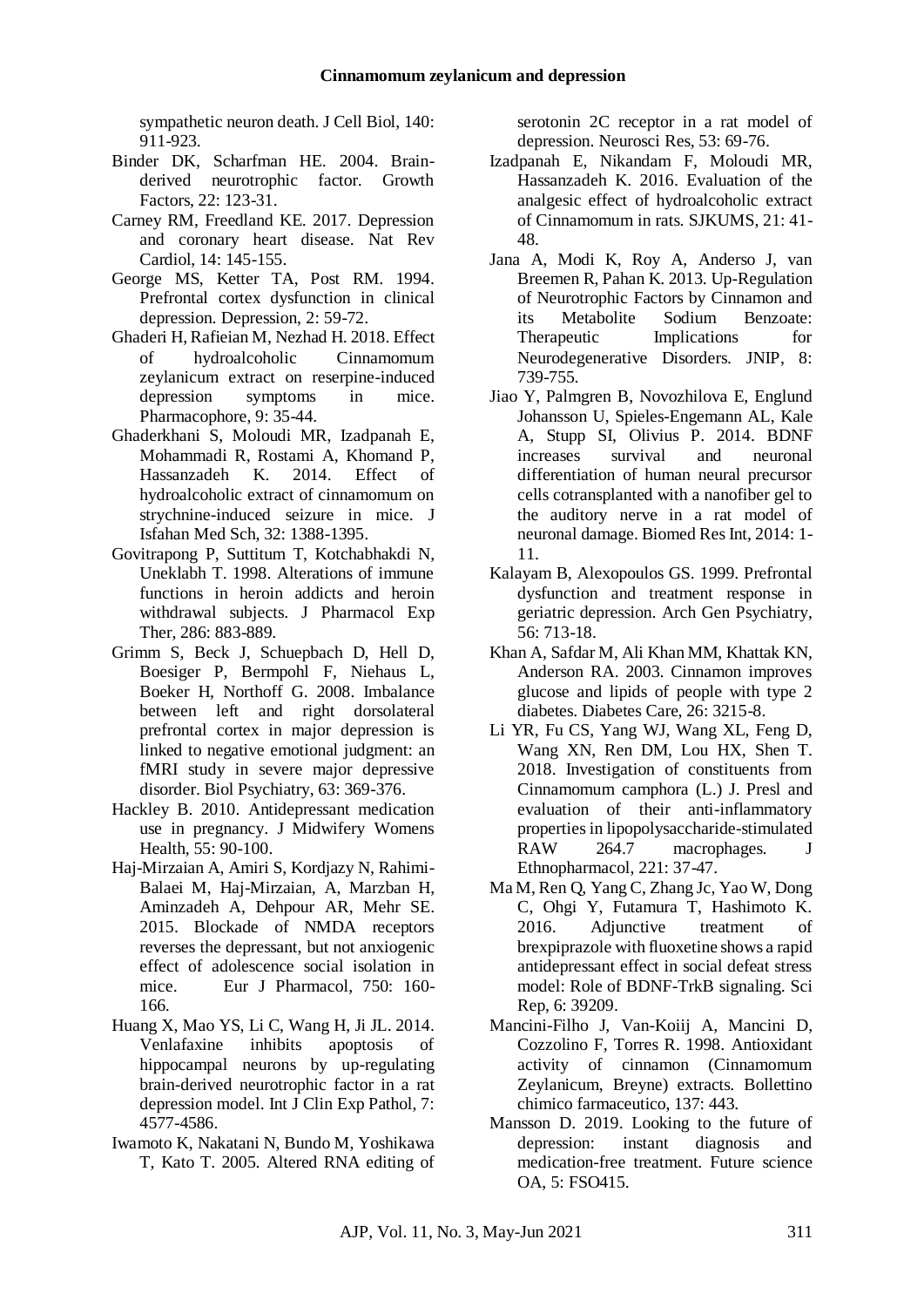- Masi G, Brovedani P. 2011. The hippocampus, neurotrophic factors and depression: possible implications for the pharmacotherapy of depression. CNS Drugs, 25: 913-931.
- McAllister AK, Katz LC, Lo DC. 1996. Neurotrophin regulation of cortical dendritic growth requires activity. Neuron, 17: 1057-1064.
- McAllister AK, Katz LC, Lo DC. 1999. Neurotrophins and synaptic plasticity. Annu Rev Neurosci, 22: 295-318.
- Moinuddin G, Devi K, Khajuria DK. 2012. Evaluation of the anti–depressant activity of Myristica fragrans (Nutmeg) in male rats. Avicenna J. Phytomedicine, 2: 72-78.
- Moloudi MR, Moqbel H, Dastan D, Hasanzadeh K, Noori B, Izadpanah E. 2018. Effect of Hydro-alcoholic extract of Jasminum sambac on morphine withdrawal symptoms in rats. SJKUMS, 23: 1-7.
- Montazeri A, Mousavi SJ, Omidvari S, Tavousi M, Hashemi A, Rostami T. 2013. Depression in Iran: a systematic review of the literature (2000\_2010). Payesh, 12: 567-594.
- Murphy FC, Nimmo-Smith I, Lawrence, AD. 2003. Functional neuroanatomy of emotions: a meta-analysis. Cogn Affect Behav Neurosci, 3: 207-233.
- Nestler E, Barrot M, DiLeone R, Eisch A, Gold S, Monteggia L. 2002. Neurobiology of Depression. Neuron, 34: 13-25.
- Null G, Pennesi L, Feldman M. 2017. Nutrition and Lifestyle Intervention on Mood and Neurological Disorders. Evid Based Complementary Altern Med, 22: 68-74.
- Ouattara B, Simard RE, Holley RA, Piette GJ, Begin A. 1997. Antibacterial activity of selected fatty acids and essential oils against six meat spoilage organisms. Int J Food Microbiol, 37: 155-162.
- Patro G, Bhattamisra SK, Mohanty BK. 2016. Effects of Mimosa pudica L. leaves extract on anxiety, depression and memory. Avicenna J. Phytomedicine, 6: 696-710
- Rabadia J, Satish S, Ramanjaneyulu V. 2013. "An Investigation of Anti-Depressant Activity of Cinnamomum Camphora Oil in Experimental Mice ". Asian j biomed pharm, 3: 44-46.
- Rabie MA, Mohsen M, Ibrahim M, El-Sawy Mahmoud R. 2014. Serum level of brain derived neurotrophic factor (BDNF) among

patients with bipolar disorder. J Affect Disord, 162: 67-72.

- Ranasinghe P, Pigera S, Premakumara GA, Galappaththy P, Constantine GR, Katulanda P. 2013. Medicinal properties of 'true' cinnamon (Cinnamomum zeylanicum): a systematic review. BMC Complement Altern Med: 13: 2-10.
- Rao PV, Gan SH. 2014. Cinnamon: a multifaceted medicinal plant. Evid Based Complement Alternat Med, 2014: 642942.
- Saarelainen T, Hendolin P, Lucas G, Koponen E, Sairanen M, MacDonald E, Agerman K, Haapasalo A, Nawa H, Aloyz R, Ernfors P, Castren E. 2003. Activation of the TrkB neurotrophin receptor is induced by antidepressant drugs and is required for antidepressant-induced behavioral effects. J Neurosci, 23: 349-57.
- Shen Y, Fukushima M, Ito Y, Muraki E, Hosono T, Seki T, Ariga T. 2010. Verification of the antidiabetic effects of cinnamon (Cinnamomum zeylanicum) using insulin-uncontrolled type 1 diabetic rats and cultured adipocytes. Biosci Biotechnol Biochem, 74: 2418-2425.
- Shirayama Y, Chen AC, Nakagawa S, Russell DS, Duman RS. 2002. Brain-derived neurotrophic factor produces antidepressant effects in behavioral models of depression. J Neurosci, 22: 3251-3261.
- Steptoe A, Tsuda A, Tanaka Y, Wardle J. 2007. Depressive symptoms, socio-economic background, sense of control, and cultural factors in university students from 23 countries. Int J Behav Med, 14: 97-107.
- Tepe AS, Ozaslan M. 2020. Anti-alzheimer, anti-diabetic, skin-whitening, and antioxidant activities of the essential oil of Cinnamomum zeylanicum. Ind Crops Prod, 145: 112069.
- Thompson Ray M, Weickert CS, Wyatt E, Webster MJ. 2011. Decreased BDNF, trkB-TK+ and GAD67 mRNA expression in the hippocampus of individuals with schizophrenia and mood disorders. J Psychiatry Neurosci, 36: 195-203.
- Van Diermen D, Marston A, Bravo J, Reist M, Carrupt PA, Hostettmann K. 2009. Monoamine oxidase inhibition by Rhodiola rosea L. roots. J Ethnopharmacol, 122: 397- 401.
- Zhou D, Zhang Z, Liu L, Li C, Li M, Yu H, Cai X, Sun X, Shen X, Wang J, Geng J, Wang C, Shi Y. 2017. The antidepressant-like